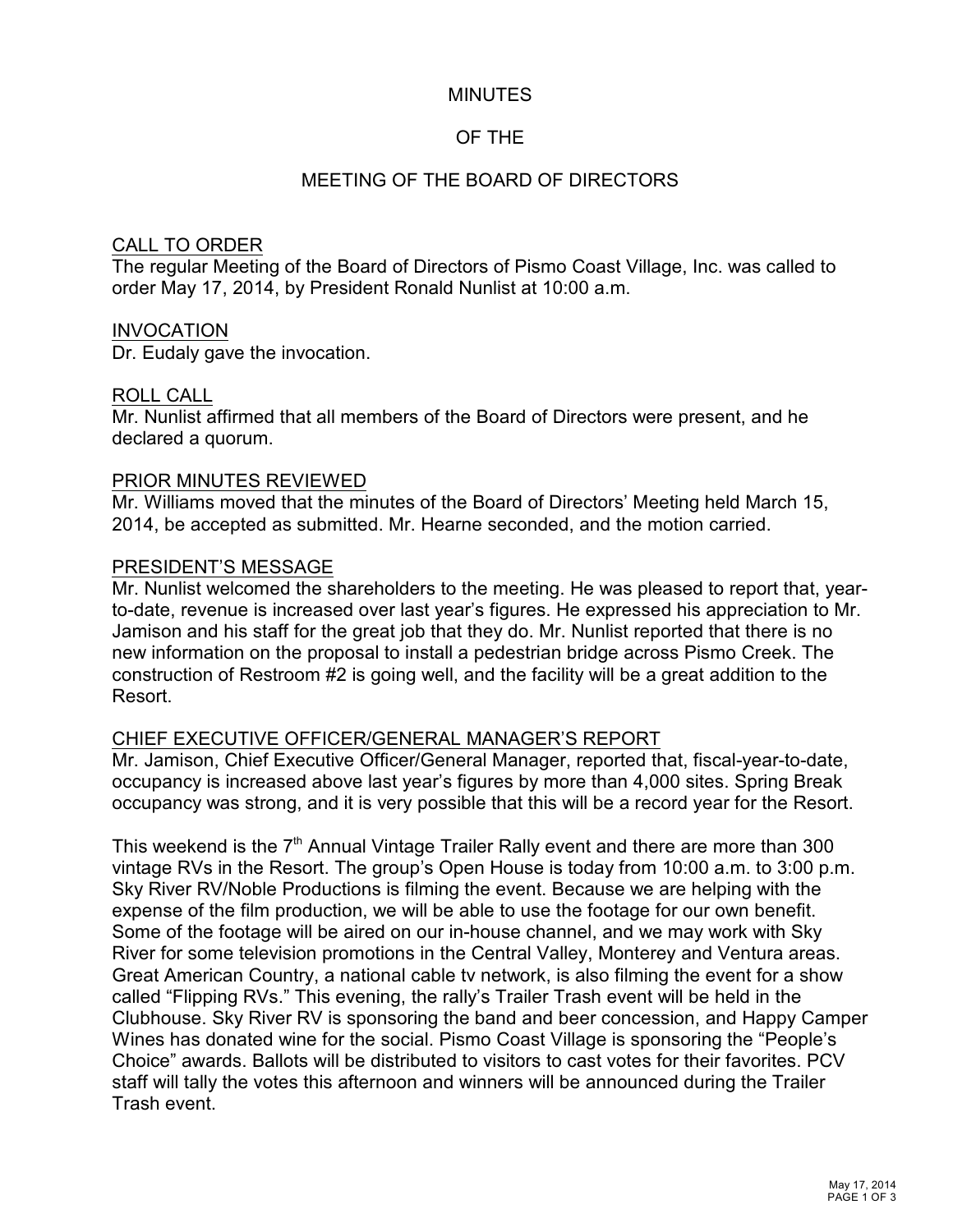Mr. Jamison gave an update on the construction of Restroom #2 and spoke about the challenges of dealing with FEMA regulations. Once the issues were resolved, the project has progressed quickly. Due to the second floor on the building, an interior sprinkler system was required. The project is still on target for mid-June completion.

Things are still moving forward for the installation of the Verizon cell phone tower in Storage Lot D and their engineers have visited the job site. Mr. Jamison hopes that construction will start on this project by the end of this year.

Mr. Jamison was pleased to report that Darrell Sisk, Reservations Supervisor, has been appointed to serve as a member of the Board of Directors of CalARVC.

# EXECUTIVE COMMITTEE REPORT

Mr. Nunlist reported that the Executive Committee met jointly with the Personnel and Compensation/Benefits Committee yesterday afternoon. Mr. Hughes, Personnel & Compensation/Benefits Committee Chairman, reported that the main topics of discussion at the meeting were the administration and oversight of the 401(k) Plan, an update on the employee health insurance program by Ben Hoover of Morris & Garritano Insurance, and the annual review of a direct report employee.

### FINANCE COMMITTEE REPORT

Mr. Hardesty, Chair, said his committee met this morning and reviewed the financial statement for the five-month period ended April 30, 2014. He was pleased to report that, year-to-date, we are well ahead of last year's revenue. The Committee reviewed the first draft of the budgets for fiscal year 2014/2015. Expenditures for the capital projects are inline with projections.

### OPERATIONS COMMITTEE REPORT

Mr. Plumley, Chair, said that the Operations Committee met this morning. The Committee reviewed the 2015 Shareholders' Information Manual/Calendar. Also discussed was the replacement of the perimeter fence along Dolliver Street/Highway One. The Committee had no recommended changes for the rules and regulations for the Resort.

### AUDIT COMMITTEE REPORT

Mr. Enns, Chair, said the Committee met yesterday with Kitty Karstetter, Accounting Manager. She reported on the procedures for cash handling for the RV Service Department, General Store and Reservations Office. Also discussed was the walkthrough documentation that Brown Armstrong CPA uses for auditing procedures and controls.

### NOMINATING COMMITTEE REPORT

Mr. Hearne, Chair, said the Committee met yesterday afternoon. The Committee reviewed the information on the Active Board Applicant Packet Log report, and interviewed one new applicant for Board membership.